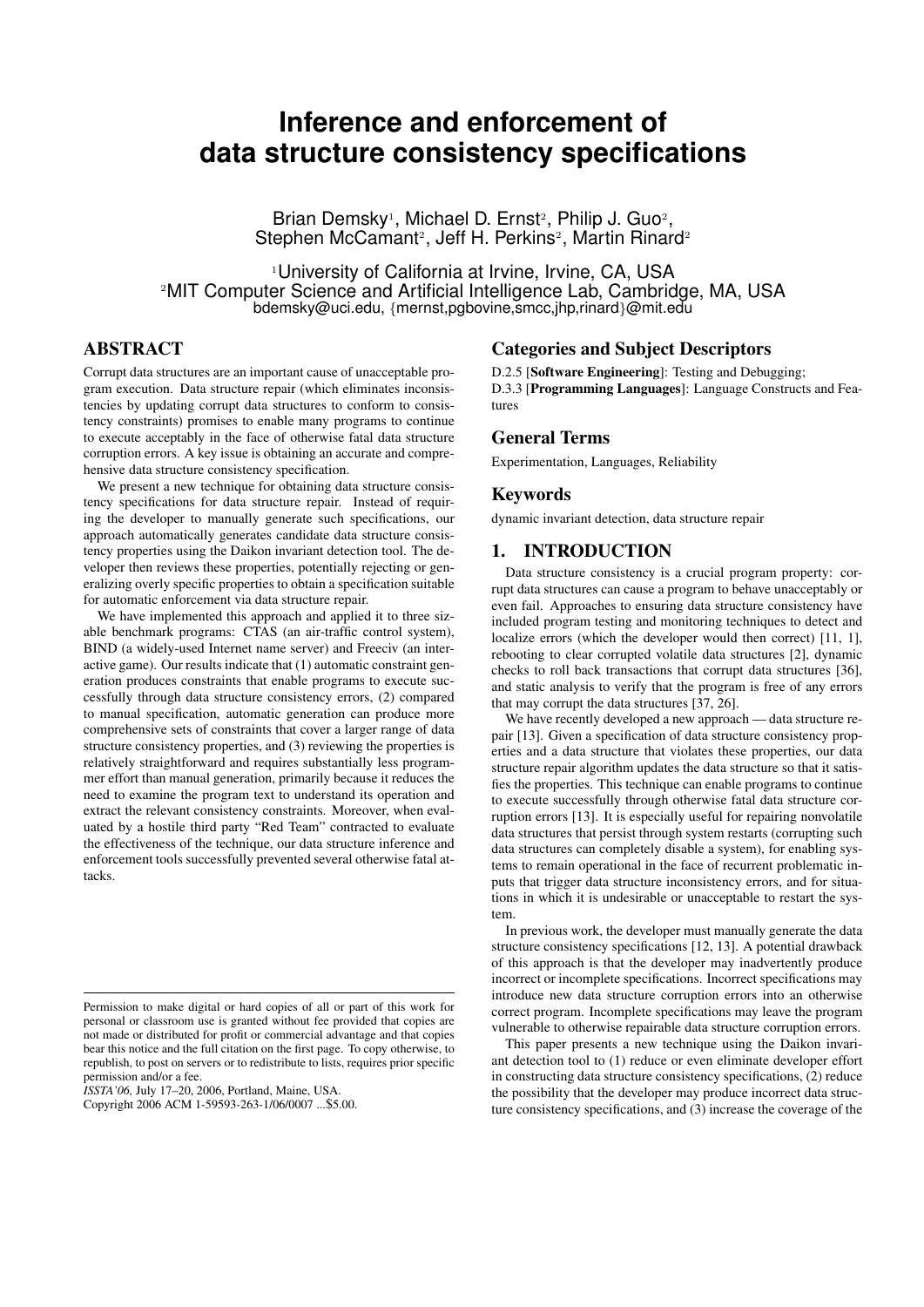data structure consistency specifications. The basic idea is as follows:

- Dynamic Analysis: The developer runs the program on a range of test inputs for which the program is known to produce correct results. The Daikon dynamic analysis tool processes the test runs to produce a candidate set of data structure consistency specifications.
- Review: The generated data structure consistency specifications are satisfied in all of the sample executions, but may be overly specific to the test inputs. The developer may therefore review the generated specifications to discard or generalize any overly specific properties.
- Translation: Our tools translate the generated consistency properties from the Daikon specification language into the repair system's data structure consistency specification language. Whereas Daikon reports properties over the concrete variables and object fields of the program, the data structure repair system works with an abstract model of the state (the abstract model simplifies the repair algorithm). Our tools bridge this abstraction gap.
- Monitoring and Repair: Our tools augment the program with automatically generated code that implements our data structure repair algorithm. As the program runs, this code monitors its data structures for consistency property violations, repairing any violations as necessary to keep the program executing acceptably.

We have applied our technique to three software systems: the CTAS air-traffic control system (Section 2), the BIND Domain Name Service (DNS) server (Section 4.2), and the Freeciv interactive game (Section 4.3).

As the most widely used DNS server on the Internet, BIND is the target of many security attacks. Our technique was able to ameliorate or eliminate two known security vulnerabilities in BIND.

Freeciv is an interactive multi-player game. Our evaluation of our technique as applied to Freeciv included an adversarial Red Team exercise in which an outside organization attempted to develop data structure corruption attacks that would cause Freeciv to fail. Our results show that our techniques significantly reduced the vulnerability of Freeciv to these attacks.

The evaluations of BIND and Freeciv both use the automatically generated data structure consistency specifications with no developer modifications. Because of earlier development efforts, we also have a manually generated specification for Freeciv. In comparison with our manually generated specification, the automatically generated specification is more comprehensive (i.e., covers a wider range of important data structure consistency properties) and equally understandable to the developer. For Freeciv, automatically generating the data structure consistency specification decreases the engineering effort required to use data structure repair and increases the coverage of the resulting data structure consistency specifications (and therefore the overall effectiveness of data structure repair).

This paper makes the following contributions:

- Generation: It shows how to automatically generate data structure consistency specifications, then use these specifications to enable data structure repair to deliver more robust, resilient programs.
- Translation: It shows how to automatically translate specifications from the concrete domain of the program into the abstract domain of the repair tool.
- Comparison: It compares the automatically generated consistency specifications with the manually generated specifications. This comparison indicates that the automatically generated properties are more comprehensive and equally understandable.
- Evaluation: It presents our experience using unmodified automatically generated specifications to repair data structure corruptions in the BIND and Freeciv software systems. In both cases, the specifications enabled the repair algorithm to keep the systems executing through otherwise fatal corruptions.

The remainder of the paper is structured as follows. Section 2 presents an example that illustrates our technique. Section 3 discusses our automatic consistency constraint generation algorithm. Section 4 presents our experience using the combination of automatic constraint generation and data structure repair to enable applications to survive otherwise fatal data structure corruption errors. Section 5 reviews related work, and Section 6 concludes.

## 2. EXAMPLE

We next present an example that shows how to apply our technique. The example system is the CTAS air-traffic control system, a set of air-traffic control tools developed at the NASA Ames Research Center [8]. Versions of this system are deployed at air-traffic control centers throughout the United States and are in daily operational use. Among other functionality, CTAS maintains a flight plan for each aircraft in a given airspace. The flight plan data structure contains a total of 38 fields including the category field (which denotes the type of flight, such as an arriving or departing flight), the origin field (which denotes the originating airport), and the destination field (which denotes the destination airport).

The first step in using Daikon to generate specifications for data structure repair is to identify the data structures that are of interest. For CTAS, we identified the flight plan data structure to be of interest. Figure 1 presents the specification that Daikon then generates for this data structure. The specification itself consists of a set of properties. The first property requires arriving flights (i.e., flights with the category 2, 4, or 6) to have the destination airport index set to either 0 or 1. The second property requires all other flights to have the destination airport index set to the special "uninitialized" value of -999999. The remaining properties impose similar constraints on the origin field and specify all of the legal values of the category field.

## 2.1 Abstract Model

Daikon generates invariants over concrete variables and object fields. The data structure repair system takes as input data structure consistency constraints expressed in terms of an abstract model of the data structure. Our translation algorithm translates the concrete variables in the Daikon properties into expressions over the model's sets and relations. It does so in three steps: generating an abstract model, defining the relations of the model, and producing constraints over the relations.

Figure 2 presents the generated set and relation declarations for CTAS. In this case, the algorithm abstracts the variable  $f<sub>p</sub>$  by the singleton set Sfp0. The set declaration set Sfp0(flightplan); declares the set Sfp0 to contain pointers to flightplan data structures. Similarly, the algorithm abstracts the field category by the relation Rcategory1, the field destination by the relation Rdestination3, and the field origin by the relation Rorigin5. The declaration Rcategory1: Sfp0->int defines the relation Rcategory1 to map objects in the set Sfp0 to integers.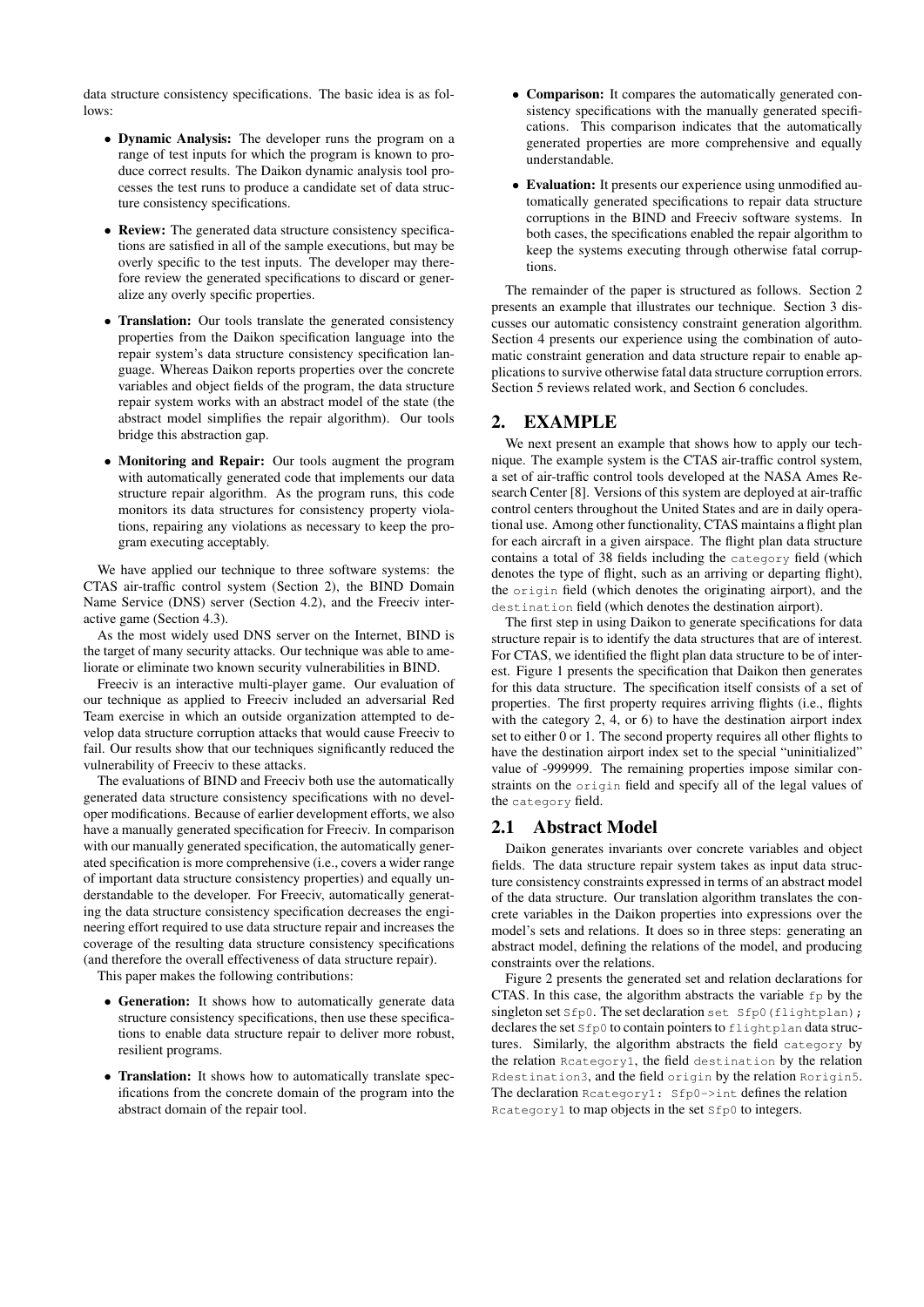```
fp.category one of \{2,4,6\} => fp.destination one of \{0,1\} arriving flights have a destination fp.category one of \{1,3,5,7,8,9\} => fp.destination == -999999 non-arriving flights have no destination
fp.category one of { 1,3,5,7,8,9 } => fp.destination == -999999
fp.category one of \{1, 6, 7\} => fp.origin one of \{0, 1\} departing flights have an origin
fp.category one of \{2,3,4,5,8,9\} => fp.origin == -999999 non-departing flights have no origin
fp.category one of \{1,2,3,4,5,6,7,8,9\} all possible types of flights
```
Figure 1: Partial Daikon dynamic analysis output for the CTAS air traffic controller example.

```
set Sfp0(flightplan);
Rcategory1: Sfp0->int;
Rdestination3: Sfp0->int;
Rorigin5: Sfp0->int;
true => fp in Sfp0;
forall s in Sfp0, true =>
  <s,s.category> in Rcategory1;
forall s in Sfp0, true =>
  <s,s.destination> in Rdestination3;
forall s in Sfp0, true =>
  <s,s.origin> in Rorigin5;
```
Figure 2: Abstract model automatically generated from the CTAS air traffic control code. The set and relation declarations appear at the top of the figure, and the model definition rules appear at the bottom.

The algorithm then generates model definition rules to define a translation from the concrete data structure to the abstract model. Figure 2 gives the model definition rules for the example. The model definition rules are evaluated to construct the set and relations in the abstract model. A model definition rule consists of optional quantifiers, followed by a guard condition on the concrete data structure (in this example, the guard is always true), followed by a set or relation inclusion condition. The model construction process evaluates the model definition rules for each possible binding of the quantifiers. If the guard of the model definition rule is true for a particular binding, then the model process adds the object (or tuple) to the set (or relation) specified in the inclusion condition. The first model definition rule  $true$  => fp in Sfp0 constructs a singleton set Sfp0 that contains the flight plan object. The remaining model definition rules construct the Rcategory1, Rdestination3, and Rorigin5 relations that abstract the category, destination, and origin fields, respectively. These relations map the flight plan object in  $Sf_{\text{D}}$  to the value of the field that the relation abstracts.

#### 2.2 Model Constraints

Given the abstract model of Section 2.1, the algorithm translates the Daikon invariants into model constraints. The first step of this translation is to translate the Daikon variable names (which are typically the same as variable names in the target program) into equivalent expressions on the sets and relations in the abstract model. For example, the algorithm translates the Daikon variable fp into the quantifier variable  $fp7$  over the singleton set  $sfp0$ . It then uses fp7 to translate the Daikon variable fp.category into the expression fp7.Rcategory1.

Then the translation algorithm generates a model constraint with the equivalent meaning as the Daikon invariant. In this example, the one of Daikon invariant is translated into a disjunction of the different possible equalities, and the implication in Daikon invariant is translated into an equivalent boolean expression. Figure 3 gives the translated model constraints for the example.

```
forall fp7 in Sfp0, (!(fp7.Rcategory1=2 or
  fp7.Rcategory1=4 or fp7.Rcategory1=6)) or
  fp7.Rdestination3=0 or
  fp7.Rdestination3=1;
forall fp0 in Sfp0, (!(fp0.Rcategory1=1 or
  fp0.Rcategory1=3 or fp0.Rcategory1=5 or
  fp0.Rcategory1=7 or fp0.Rcategory1=8 or
  fp0.Rcategory1=9)) or
  fp0.Rdestination3=-999999;
forall fp2 in Sfp0, (!(fp2.Rcategory1=1 or
  fp2.Rcategory1=6 or fp2.Rcategory1=7)) or
  fp2.Rorigin5=0 or fp2.Rorigin5=1;
forall fp5 in Sfp0, (!(fp5.Rcategory1=2 or
  fp5.Rcategory1=3 or fp5.Rcategory1=4 or
  fp5.Rcategory1=5 or fp5.Rcategory1=8 or
  fp5.Rcategory1=9)) or
  fp5.Rorigin5=-999999;
forall fp21 in Sfp0, (fp21.Rcategory1=1 or
  fp21.Rcategory1=2 or fp21.Rcategory1=3 or
  fp21.Rcategory1=4 or fp21.Rcategory1=5 or
  fp21.Rcategory1=6 or fp21.Rcategory1=7 or
  fp21.Rcategory1=8 or fp21.Rcategory1=9);
```
Figure 3: Model constraints corresponding to the 5 properties of Figure 1.

## 2.3 Monitoring and Repair

Our repair algorithm generator takes as input the abstract model and the model consistency constraints and generates as output an algorithm that automatically monitors the data structures to find and repair any inconsistencies [13]. The actual monitoring and repair can take place either at specified places in the execution or when the program recognizes that it has encountered an error (for example, an addressing error or null dereference error).

We used fault insertion to mimic the effect of errors in the flight plan processing (earlier versions of CTAS contained at least one such error). These errors produce illegal values in the flight plan data structures.

Our workload consisted of a recorded midday radar feed from the Dallas–Ft. Worth center. Without repair, CTAS fails because of an addressing exception (leaving the controller completely without any of the CTAS functionality). With repair, CTAS continues to execute in a largely acceptable state. Specifically, the effect of the repair is to potentially change the origin or destination airport of the aircraft with the faulty flight plan. Even with this change, continued operation is clearly a better alternative than failure. First, one of the primary purposes of the system, visualizing aircraft flow, is left completely unaffected by the repair. Second, only the origin or destination airport of the plane whose flight plan triggered the error is affected — CTAS processes all other aircraft with no errors at all. Finally, augmenting our system to graphically highlight repaired values would alert the air-traffic controller to any potentially unreliable data.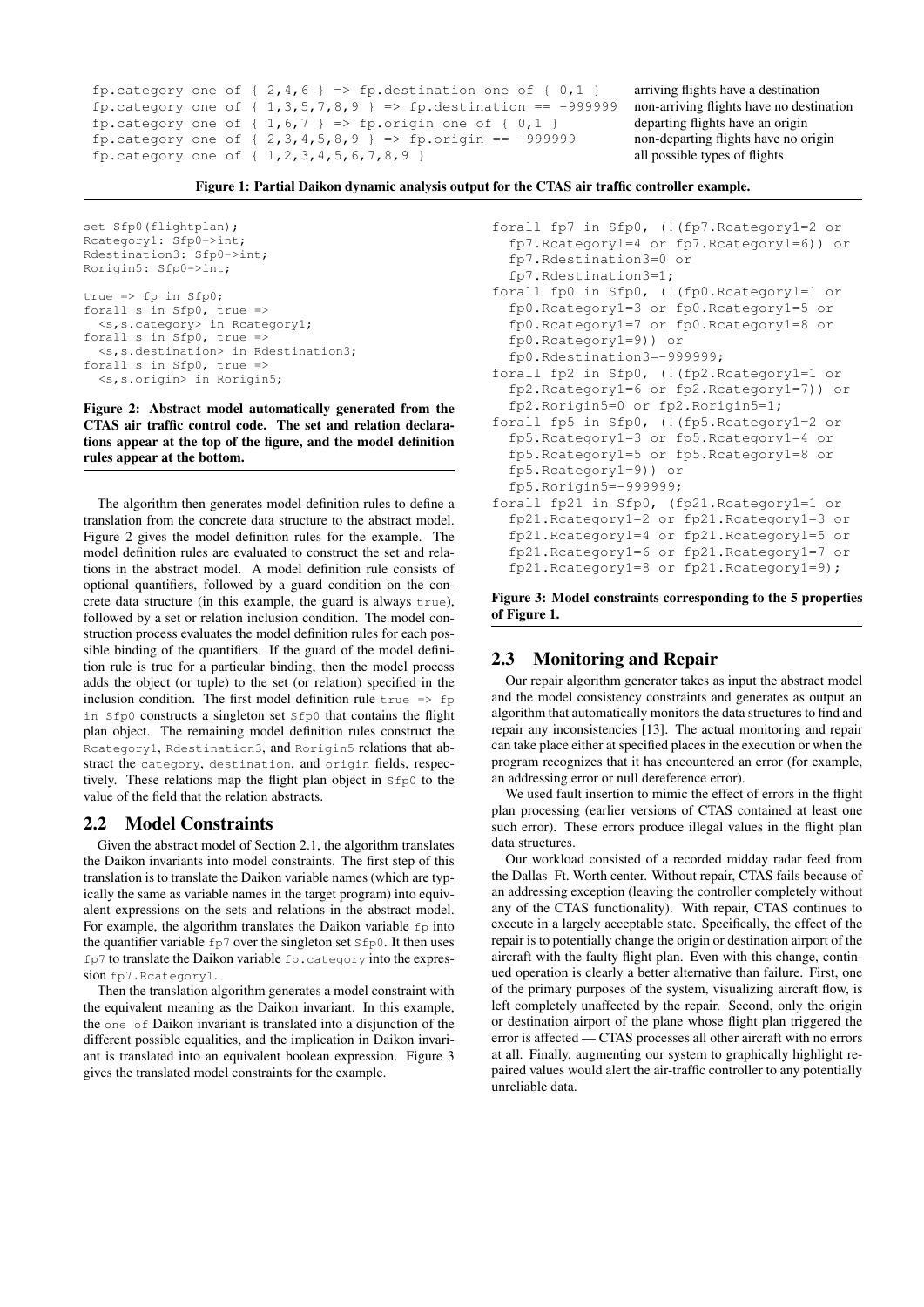Note that in this situation rebooting CTAS is not a viable option. It takes CTAS several minutes to reacquire the flight plans and radar data. Moreover, when CTAS reacquires the problematic flight plan that triggered the data structure corruption error, it will simply fail again before it comes completely up. Without repair, a simple data structure corruption error can render this version of CTAS completely inoperable.

## 3. SPECIFICATION GENERATION

We have implemented the automatic specification generation tool as a new output format for Daikon. This output format has been distributed as a part of Daikon since Daikon version 3.1.4, released on October 1, 2004.

The primary challenge in generating a specification is to bridge the gap between the abstractions used by the two tools. Daikon generates invariants in terms of concrete program variable names. The repair system uses consistency properties that are specified in terms of an abstract model of the concrete data structure. This model represents data structures in terms of sets of objects and relations between these objects. The consistency specification uses a set of model definition rules to specify a translation between the concrete data structure and the abstract model.

## 3.1 Generating an Abstraction

Our algorithm constructs a straightforward abstraction: for each Daikon variable the algorithm constructs a set that contains the objects that the Daikon variable refers to, and for each field in the Daikon variable the algorithm constructs a relation that maps the object containing the field to the value or object referenced by the field.

For example, transforming the Daikon expression m.tiles requires three steps. First, the algorithm constructs a singleton set M that contains the value of m. To construct this set, it generates the model definition rule:  $true \Rightarrow m$  in M. Second, the algorithm constructs the relation RTiles to model the field tiles. To construct this relation, it generates the model definition rule: forall m in M, true =>  $\leq m$ , m.tile> in RTiles. Third, the algorithm constructs the set STiles to model the values of m.tiles. To construct this set, it generates the model rule: forall m in M, true => m.tile in STiles.

#### *3.1.1 Local and Global Variables*

The model constraint language only supports algebraic constraints that are expressed in terms of relations. These relations map objects or primitive values to other objects or primitive values. In the case of constraints on local or global variables, there is no object to apply the relation to. In this case, the algorithm constructs a singleton set containing a special value. The value in this singleton set is mapped by relations to the values of local or global variables.

#### *3.1.2 Arrays*

The algorithm treats arrays of primitive values specially by constructing a relation to model the array. This relation maps the index of the array to the value of the corresponding element. For example, for the Daikon invariant  $x \cdot \text{array}[] > 0$ , the translation algorithm would construct a relation Array that maps a natural number to the corresponding array element. To construct this relation, the algorithm would generate the model definition rule: forall x in X, for i=0 to x.array.length, true =>  $\langle i, x, \text{array}[i] \rangle$  in Array. The translation algorithm would then translate the Daikon invariant into the model constraint for  $i=0$  to x.array.length, i.Array > 0.

# 3.2 Translating Constraints

The model constraint language supports algebraic constraints on relations. To translate most Daikon invariants, the algorithm translates the Daikon variables into the evaluation of a relation on a quantified variable. The algorithm then adds the appropriate quantifier for this variable. For example, the algorithm would translate the invariant m.tiles.elem[].terrain>=0 into the model constraint forall q in SElem, q. Terrain>=0, where the relation Terrain models the terrain field and the set SElem contains the contents of m.tiles.elem[].

#### *3.2.1 Non-null Invariants*

The set and relation abstraction used by the repair tool does not allow null values to appear in a set or relation. As a result, an invariant of the form  $p! = null$ , which states that a variable p is not equal to null, must be translated to a constraint that specifies that the size of the set that abstracts the variable is greater than 0. For example, the translation step would translate this invariant into the model definition rule  $p := null \implies p$  in P, which constructs the set P, and the model constraint  $sizeof(P)>0$ , which ensures that the set  $P$  is not empty.

#### *3.2.2 Sequence–Index Invariants*

Sequence–index invariants involve a comparison between a number (to be used as an array index) and an array element indexed by that number. For other types of invariants, there is a degree of freedom in choosing the set to quantify over. For sequence– index invariants, the constraint must quantify over the array index because the value of the variable is compared to the array index. For example, the algorithm would translate the invariant x.array[i].value>i into the model constraint forall i in indexset, i.Array.Value>i, where the Array relation maps an integer i in the indexset to the value of  $x$ .  $array[i]$ .

## 3.3 Extracting Data Structure Layouts

We have developed a tool that extracts the layout of the data structures in a program from Dwarf-2 debugging information, derived from the Fjalar toolkit [19]. The tool automatically generates the data layout specification in the correct format.

## 4. EXPERIENCE

This section presents our experience automatically generating data structure consistency specifications and using these data structure consistency specifications for data structure repair in the BIND and Freeciv software systems.

#### 4.1 Methodology

For each system, we selected an initial fault-free workload and identified the data structures of interest. We then executed the systems on this workload and used the Kvasir front end (a part of Daikon) to record a trace of the execution. We ran Daikon to automatically extract a consistency specification for the data structures of interest from this trace. We manually reviewed this consistency specification and (for these systems) found nothing we wanted to change. We next ran the data structure repair tool to compile the consistency specifications into C code that detects and repairs any inconsistencies in the data structures, then augmented the programs with the repair code.

Finally, we tested the ability of the resulting data structure repair algorithm to enable the system to recover from data structure corruptions. For BIND, we used a workload that exercised known data structure corruption errors. For Freeciv, we used fault injection to corrupt the data structures, and a Red Team contracted to test the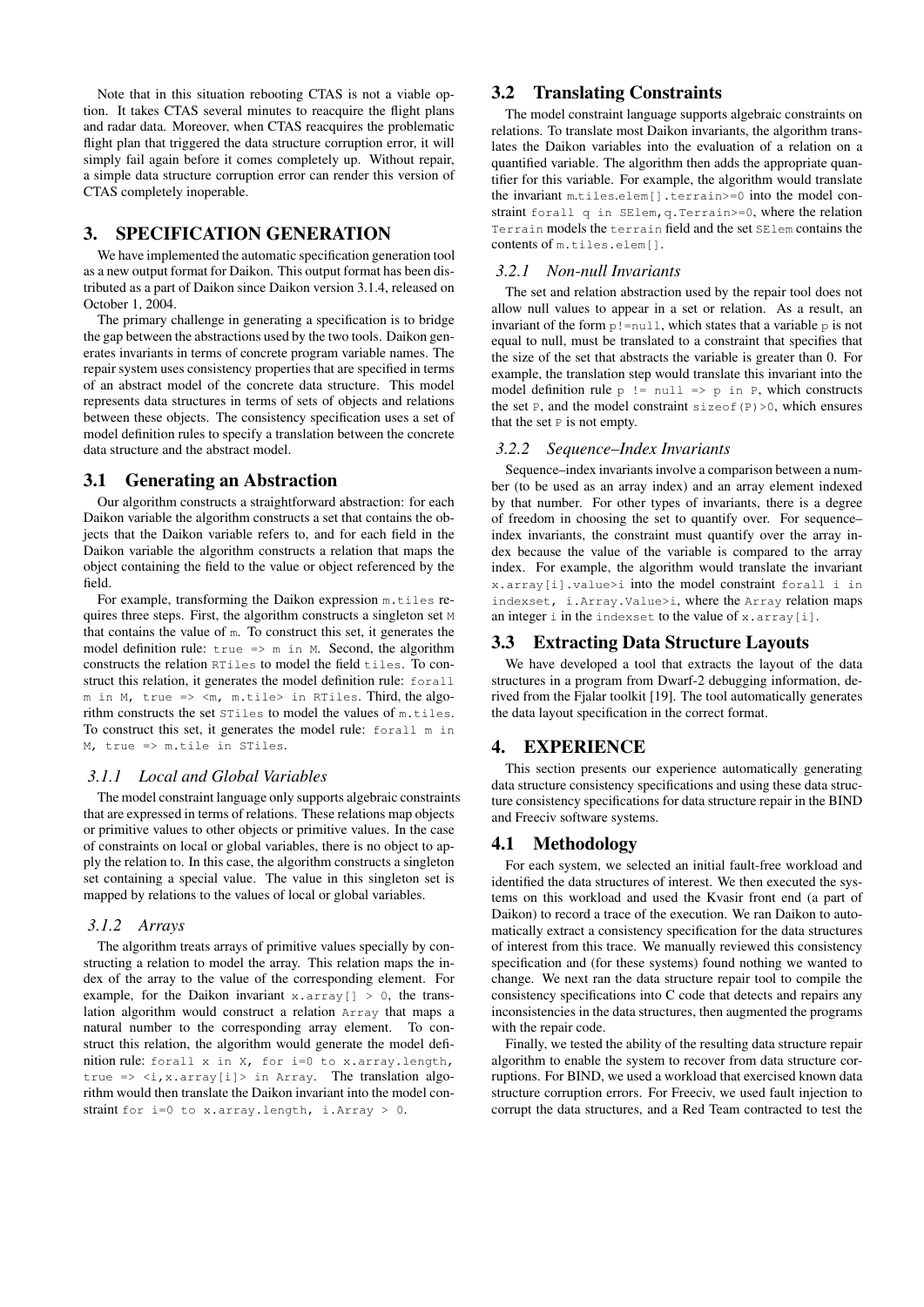system did likewise. We then observed the continued execution of the program after the resulting repair. Note that the entire process of obtaining and enforcing the data structure consistency specification, with the exception of the specification review, is completely automated.

For Freeciv we had previously developed a manual specification. We evaluate the automatically generated manual specification, in part, by comparing it to this manual specification. Our evaluation focuses on the coverage of the properties in the automatically generated specification and the difficulty of developing the manual specification from scratch compared with reviewing the automatically generated specification.

## 4.2 BIND

The Domain Name System (DNS) is the Internet service responsible for translating human-readable computer names (such as www.mit.edu) into numeric IP addresses (such as 18.7.22.83). BIND (http://www.isc.org/sw/bind) is an open-source software suite that includes the most commonly used DNS server on the Internet. Because of BIND's ubiquity on the Internet, it is a frequent target of security attacks, and a number of serious flaws have been found in it over its decades of use. The most recent major revision of BIND, version 9, is an almost complete rewrite, intended among other changes to be more secure.

BIND's basic operation is straightforward: it listens for DNS requests on a network socket and sends reply packets containing information from the DNS database. Each Internet domain (such as .uk, .google.com, or .csail.mit.edu) has one or more "authoritative" servers that provide information about hosts (computers) in that domain and point to its sub-domains. In addition, most networks have "caching" servers which handle requests from clients (such as desktop computers), communicate with authoritative servers, and retain results for a limited time period so that repeated requests can be processed more efficiently. Currently most DNS traffic on the Internet does not use any form of strong authentication, but an extended version of the DNS protocol, known as DNSSEC, allows authoritative information to be cryptographically signed by a domain's owner.

#### *4.2.1 BIND Errors*

The BIND developers maintain a list of security-critical bugs at http://www.isc.org/sw/bind/bind-security.php. Many earlier BIND security bugs were classic buffer overruns. Existing tools can detect and correct such problems [32, 35, 14], which have also become less common in recent BIND versions, perhaps because of more careful coding practices and auditing.

Our evaluation considers attacks based on higher-level data structure changes, which represent a greater proportion of recent vulnerabilities.<sup>1</sup> We selected two previously-discovered (and -corrected) problems: a "negative caching bug" (section 4.2.2) and an "NSEC validation bug" (section 4.2.3). Both of these represent denialof-service vulnerabilities: a malicious user interacting with BIND could prevent the server from handling legitimate requests. The bugs existed in historical versions of BIND; to simplify our experiments, we reproduced them by introducing the same defects into the most recent version of BIND, 9.3.1.

#### *4.2.2 Negative Caching Error*

An authoritative DNS server can return either positive results (for instance, www.mit.edu exists and its address is 18.7.22.83) or negative ones (for instance, no host qq.mit.edu exists). Both positive and negative results may be cached, and both positive and negative replies contain a field (called the TTL, or "time-to-live") indicating for how long they should be cached. Versions of BIND 8 prior to 8.4.3 contained a bug in the way they cached some negative results. When a caching server received domain information in a reply from an authoritative server, it performed several checks on the consistency of the data: for instance, the server from which the data originated should be the authoritative server for the domain the results refer to, and the results should pertain to the domain as the original query. If these checks fail, the results are considered illegitimate, and discarded. Because of a logic error in vulnerable versions of BIND, however, a packet that had been determined to be illegitimate was sometimes still added to the cache of negative information.

To exploit this bug, an attacker who controls an authoritative server for some domain modifies it so that when replying to requests, it returns negative results about some unrelated domain. For instance, if the attacker controls the authoritative server for attacker.com, then when the victim queries that domain's server for the address of mailserver.attacker.com, the attacker can send a reply saying that "www.mit.edu does not exist". The attacker then gets a vulnerable caching server to make a request to the malicious server, for instance by sending an email with a "From" address at mailserver.attacker.com to a host that uses the vulnerable caching DNS server. The caching server will incorrectly retain the negative information, so that any attempts by other users of the caching server to access the target host (www.mit.edu in the example) will fail until the information expires from the cache. Normally, negative results have a small TTL, and so would expire quickly, but in this attack the TTL for the incorrect reply is chosen by the attacker, and can be arbitrarily long.

#### *4.2.2.1 Obtaining Specifications.*

We selected components of the message data structure of interest. Daikon then observed the execution of BIND as it responded to several dozen queries, mostly for domain names that did not exist. We instructed Daikon to observe the dns\_ncache\_add() function, which runs every time a query for a non-existent address arrives. This function adds an entry for that address to the negative cache.

The resulting specifications included bounds on the time-to-live (TTL) field of a message that is added to the BIND negative cache.

message.sections[2].head.list.head.ttl <= 900 message.sections[2].head.list.head.ttl >= 29

The exact numbers may differ from the ones shown (900 seconds, which is 15 minutes), depending on conditions in the server's environment. In particular, different authoritative servers will supply different (valid) TTL values.

#### *4.2.2.2 Effect of Repair.*

Without repair, we verified that an attacker can set an arbitrarily large time-to-live on a (bogus) negative reply; as a result, the attacked DNS server will retain (and propagate) the bogus negative reply for days, weeks, or longer.

When our tool's repair code is active, the effects of the negative caching bug are ameliorated. The repair code detects that the hostile server's response has an excessive TTL value; it repairs the data structure holding the TTL, setting the TTL to the inferred upper bound of 900 seconds. Though the malicious reply is still cached,

 $1$ Code-level techniques such as ours probably are not effective in addressing protocol errors — fundamental algorithmic or design errors — which are another category of common problems.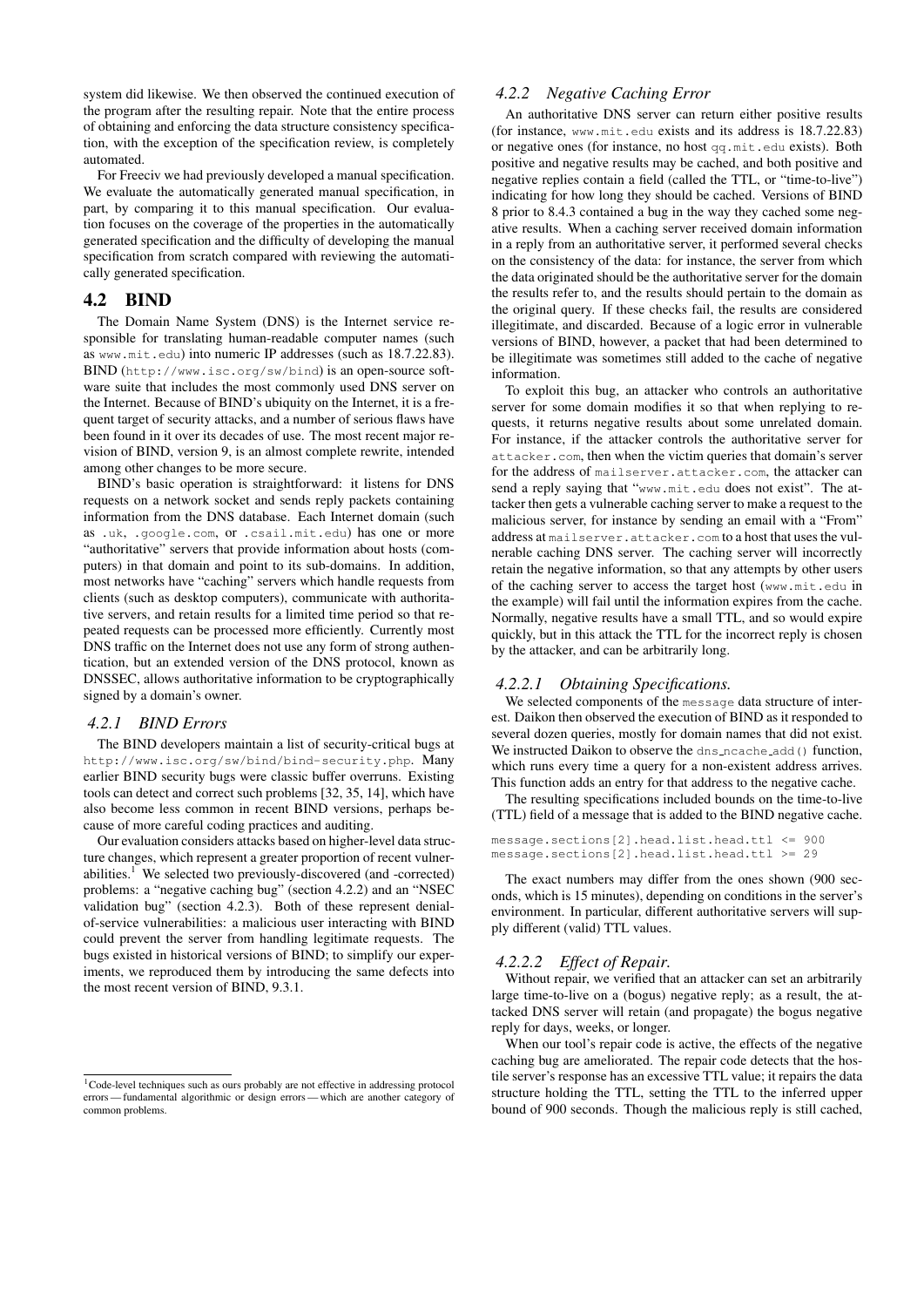its TTL is limited to the maximum TTL obtained by observing legitimate data (such as 15 minutes), rather than the very long TTL chosen by the attacker. After this period expires, the incorrect information is flushed from the cache, and the DNS server again operates properly.

#### *4.2.3 NSEC Validation Error*

The NSEC validation error, reported in early 2005, is part of the validation that BIND can perform when processing authoritative replies. Under the DNSSEC security extensions, each piece of data returned by a server may be accompanied by a cryptographic signature, which can be checked to verify its authenticity. A particular complication in DNSSEC concerns negative results: since there is normally no record corresponding to a negative result, there is no obvious object to be signed. To allow the authentication of negative results, DNSSEC introduces a new kind of record, of type "NSEC", to record negative information. For each name that exists in a domain, there is an NSEC record that lists the next name in the domain, in a cyclic alphabetical order, as well as which kinds of data exist for the name. When a request for a nonexistent name is received, a DNSSEC-compliant server can send the NSEC record for the alphabetically closest previous existing name, and its signature, to convince a recipient that no such data exists; similarly an NSEC record can prove that while a name exists, no data of the requested type is available.

BIND version 9.3.0 contained a bug in the code to check such signed negative responses. Normally, a secure negative reply DNS packet would contain a section with four records: an NSEC record verifying the nonexistence of the requested record, an SOA record indicating that the server that generated the reply data is the legitimate authority for the domain in question, and two RRSIG signature records containing signatures for the aforementioned other records. The DNS protocol places no requirements or significance on the order of the four records, but by convention BIND and other servers usually use the order SOA, RRSIG, NSEC, RRSIG.

The code in BIND 9.3.0 processes the records in the order in which they appear in the reply packet. At one point, it performs a check that is meant to determine whether the record currently being examined is an NSEC record, but because of a coding error, the check instead succeeds whenever an NSEC record has been seen so far in the entire section. If a malicious server sends the records in an unconventional order, such as NSEC, RRSIG, SOA, RRSIG, and the NSEC record fails to verify, the vulnerable server will attempt to perform NSEC verification on an SOA record: the code that performs this verification checks the type tag on the record, sees that it is unexpected, and triggers an internal assertion failure that causes the server to immediately terminate. The server will of course then be unable to respond to any requests until it is restarted (e.g., manually).

#### *4.2.3.1 Obtaining Specifications.*

We selected fields of the nsecset and rdataset data structures to be of interest. Daikon then observed executions of a BIND server that was communicating with a second BIND server. The server being observed was configured to cache DNSSEC entries. The second server was configured to provide authoritative DNSSEC data for a domain. The observed server was configured to forward requests to the second server, and to consider the second server's public key valid for authentication. Our testing made various queries of the first server, and we instructed Daikon to observe two functions: nsecnoexistnodata() and isc\_rdatalist\_first().

The function nsecnoexistnodata() checks a record set containing an NSEC record to determine whether that record correctly

authenticates the nonexistence of a name, or the nonexistence of some particular data type at that name. In this case, the record set is implemented as an "rdatalist" data structure. The function isc\_rdatalist\_first() initializes an iterator on an rdatalist to point to the first record in the list, or returns an error condition if the list is empty.

The inferred specifications were as follows.

```
validator.c.nsecnoexistnodata():::ENTER
nsecset != null
nsecset.type == 47
 .isc__rdatalist_first():::ENTER
(rdataset.private1.rdata.head != null) ==>
  (rdataset.type ==
   rdataset.private1.rdata.head.type)
rdataset != null
rdataset.type >= 0
rdataset.private1 != null
(rdataset.private1.rdata.head != null) ==>
  (rdataset.private1.rdata.head.type >= 0)
```
Two properties are relevant for the repair. The first property, nsecset.type  $== 47$ , indicates that the type of the record set passed to nsecnoexistnodata() must always be 47, which denotes an NSEC record. A second property, rdataset.private1. rdata.head != null  $\implies$  rdataset.type == rdataset. private1.rdata.head.type, indicates that if a record set of the "rdatalist" class contains a record, that record's type must be the same as the type of the record set overall.

## *4.2.3.2 Effect of Repair.*

Without repair, we verified that an attacker can crash the BIND server by sending records in an unexpected but legal order in a reply packet. This results in a complete denial of service until the BIND server is restarted.

When our tool's repair code is active, the NSEC validation bug is rendered harmless. In the nsecnoexistnodata() function, the repair code detects that the record field type is unexpected, and changes it to 47. Then, at the  $isc\_r$ datalist first() function, the repair code detects that rdataset.private1.rdata.head.  $type \neq$  rdataset.type, and so sets the rdataset.privatel. rdata.head field to null — in other words, it removes the offending record. Existing code in BIND then sees that the record set is empty, so that verification cannot continue. BIND rejects the packet as invalid, and continues normal operation without failing.

#### 4.3 Freeciv

Freeciv is a freely distributed, multiplayer, client-server strategy game (http://www.freeciv.org/). It contains a total of 93,612 lines of code of which the Freeciv server uses 78,555 lines. This server maintains a map of the game world. Each tile in this map has a terrain value chosen from a set of legal terrain values. Additionally, cities may be placed on the tiles.

#### *4.3.1 Obtaining Specifications*

We selected the civmap, tile, and map positions data structures as being of interest. Together, these data structures hold most of the game's state. Within these data structures Daikon observed all primitive data type fields (int, char, etc.). It did not observe pointer fields — the data structure repair algorithm automatically protects against basic pointer corruption by enforcing the constraint that pointer fields must either be null or point to a valid region of memory.

Daikon observed runs of Freeciv in a non-interactive execution mode in which several computer-generated players play against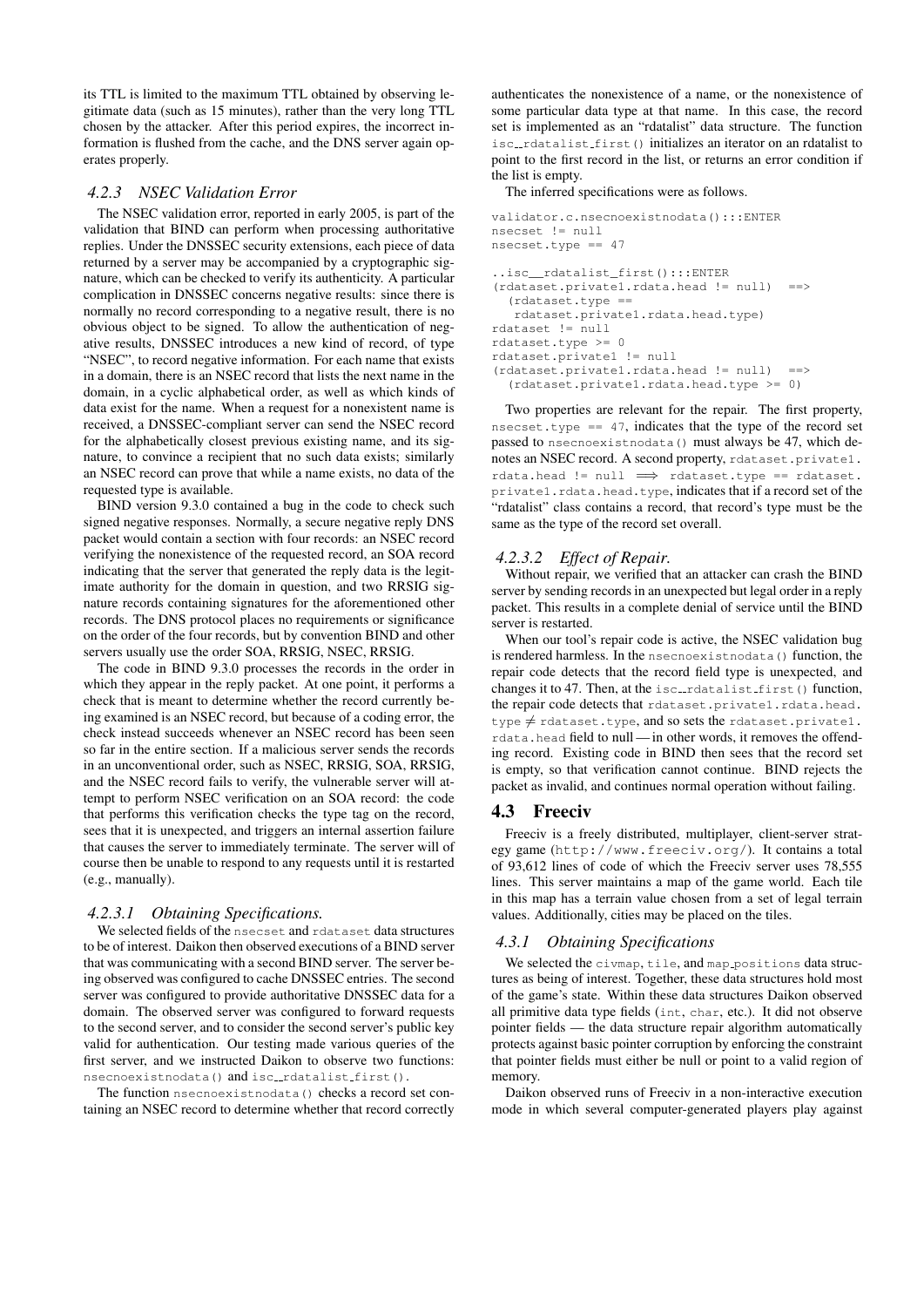each other. We presented it with runs with a variety of parameter settings; these settings include values such as the number of players, the random seeds, the size of the game map, the percentage of various types of terrain, the map generation algorithm, and the time when the game ended. Running the game with a variety of parameters avoided the overspecialization that could otherwise result if Daikon only observed runs with fixed parameter values.

A review of the generated specifications revealed that there was still some overspecialization in the automatic specification generation process. But all of the overspecialized properties happened to be filtered out by a component of the repair algorithm generator that discarded properties that might cause the repair algorithm to loop forever if enforced. We therefore used the automatically generated specifications without change.

#### *4.3.2 Comparison with Manual Specifications*

In previous work, we manually generated specifications for the Freeciv program. We found automatically inferring specifications to require less effort, to be more complete, and to be more likely to accurately capture the important consistency properties.

The first advantage is that automatically inferring the specification took less effort. We developed a test suite containing 11 different game configurations; ran Freeciv to generate execution traces for each of these test suites; and used Daikon to automatically infer these invariants. We then reviewed the invariants, using the properties as a foundation from which to build enough of an understanding of the program's operation to verify that the properties were not overly specialized to the test suite.

To manually generate specifications, we had to deeply understand how Freeciv manipulated the data structures and then write the appropriate invariants. In our experience manually generating the specification required significantly more effort than obtaining the specification automatically via Daikon. Manually generating a specification for Freeciv that contained only 6 constraints took a few days, and these constraints were limited to the constraints that could be easily inferred from reading the data structure declarations with a basic high level understanding of the game play. In order to use Daikon, we spent one day reviewing the automatically generate specifications and refining the required test case suite. Daikon was then able to infer many more constraints, and many of these constraints would have required us to read a significant amount of code to manually generate them. Note that the original Freeciv specification was written by the developer of the repair system; we imagine that manually generating specifications would be more difficult for novice users and, therefore, they would find even greater benefit.

The second advantage is that the inferred specification includes significantly more invariants than the original manually-generated specification: the inferred specification consists of 21 constraints while the original manually-generated specification only contains 6 constraints. The manually-generated specification contained constraints that ensure that the map data structure and tile array existed, that tiles have valid terrain values (i.e., that the terrain value of a tile is between an upper and lower bound), that cities are referenced by exactly one tile, and that cities are not placed in the ocean. The automatically inferred specification specification contained 13 constraints on 14 fields in the map data structure, 6 constraints on 5 fields (including the terrain constraints) in the tile data structures, and 2 constraints on 2 fields in the start positions data structure. These constraints all ensured that numerical fields had legal values. Many of these constraints were missing from the manuallygenerated specification, because we were simply unaware of them.

The third advantage is that inferred specifications may be more likely to accurately capture appropriate consistency specifications.

Automatically inferring specifications eliminates the errors that a developer may make when developing a specification. For example, a developer may make a mistake in writing a constraint and may not adequately test the specification to discover the error. Moreover, manual review by the developer may serve as an secondary check to the automatically generated specifications.

However, automatic inference of specifications has limitations. The inferred specifications are limited to the invariants that Daikon supports. For example, the inferred Freeciv specification is missing two such invariants, which are present in the manually-generated specification: an invariant that states that a city is referenced by at most one tile and an invariant that ensures that cities are not placed on tiles with ocean terrain values. Daikon also requires the application to have a test suite; however, we expect that in most cases that a developer will have a pre-existing test suite that could be used. Finally, this technique does not eliminate all manual effort. The developer may still need to manually review the specifications to ensure that the invariants are not overspecialized; however, our experience indicates that it is much less effort to review than to create specifications.

#### *4.3.3 Overhead of Data Structure Repair*

The repair algorithm has two primary sources of overhead: the overhead of checking the consistency properties, and the overhead of wrapping the memory allocation calls in the application to determine which memory addresses are valid. The checking overhead depends on the amount of data that must be abstracted (converted from concrete form to the abstract model) and the complexity of the consistency properties that must be checked on the abstract model. Checking Freeciv's map data structure has a rather large overhead: the algorithm must build a model of the 14 fields and check the 13 consistency properties over these fields for each of the 5,525 tiles.

We benchmarked the repair algorithm on a 3.06 GHz Pentium 4 Linux box. Our repair algorithm takes 10.4 milliseconds to perform a single consistency check, and in the execution of Freeciv it performs 31 such checks. The overall overhead of the consistency checking and memory allocation instrumentation increased the execution time of Freeciv from 1.23 seconds without repair to 1.59 seconds with repair. We expect that actual data structure repairs will remain an infrequent operation, and therefore will not significantly affect the performance of the application. We measured the time taken to check the consistency properties and perform a repair to the terrain field Freeciv to be 24.6 milliseconds.

Building the abstract model and recording which memory addresses are valid imposes a memory overhead. The repair algorithm and memory instrumentation used a maximum of 1,129 kilobytes of memory out of a total of 5,692 kilobytes used by the repairenabled Freeciv application.

#### *4.3.4 A Fault Injection Experiment*

To support our fault injection experiments, we developed a fault injection API that allowed an attacker to easily corrupt fields of interest. We then used this API to explore the ability of our technique to enable Freeciv to recover from data structure corruptions. Our experiments evaluate a wide range of simultaneous corruptions we present the repair algorithm with tens to hundreds of simultaneous corruptions. In practice, however, we expect to run the data structure consistency checking and repair algorithm frequently to detect any corruptions quickly after they appear. In this case we would expect the repair algorithm to encounter relatively few simultaneous corruptions.

To gauge success we counted the number of program crashes that the repair system was able to avert. We measured this quantity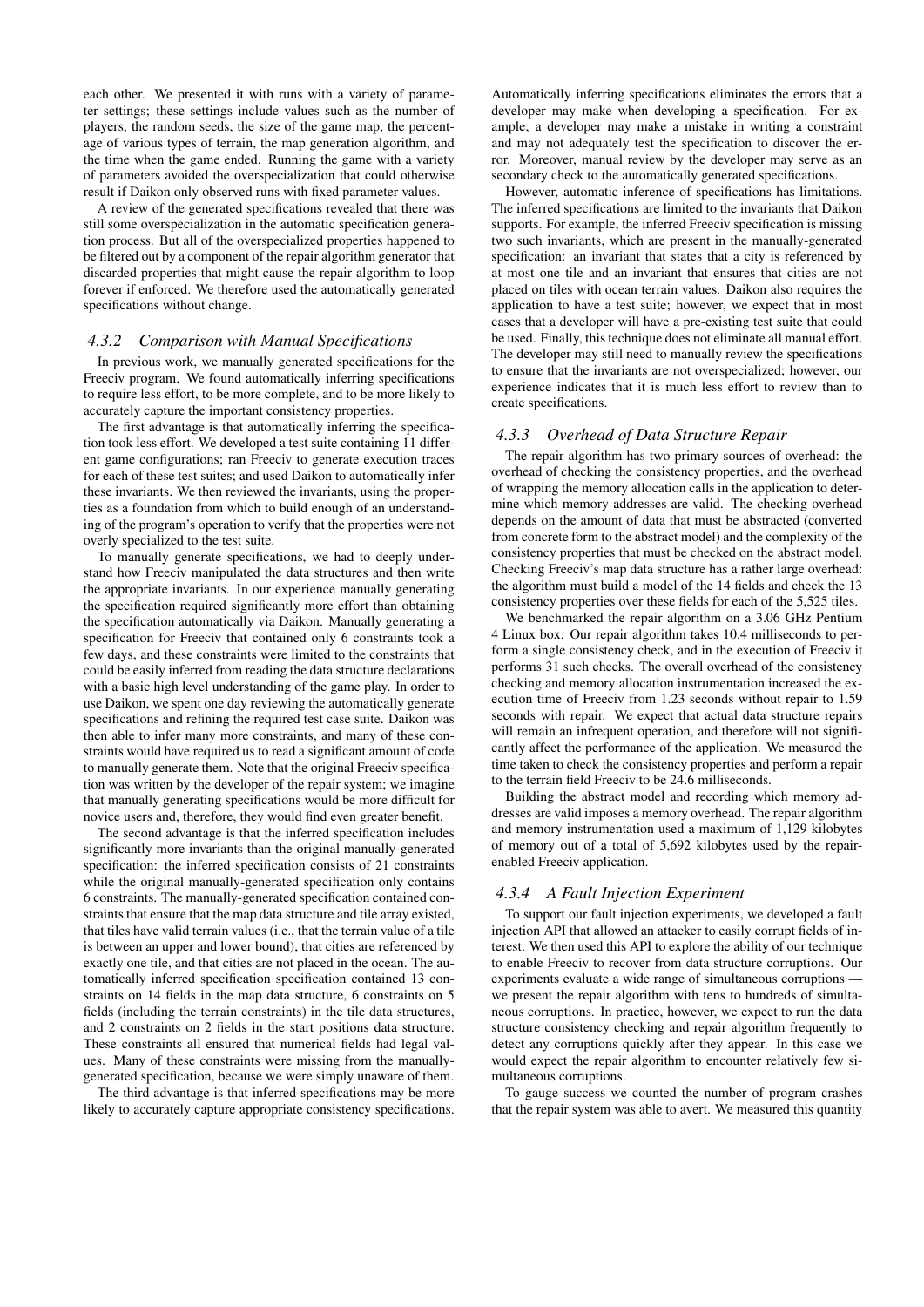| Simultaneous | Crashes out of 100 executions |             |                 |
|--------------|-------------------------------|-------------|-----------------|
| corruptions  | Original                      | With repair | Crashes averted |
| 10           | 68                            | 2           | 66              |
| 20           | 77                            | 9           | 68              |
| 30           | 85                            | 13          | 72              |
| 40           | 95                            | 16          | 79              |
| 50           | 92                            | 12          | 80              |
| 100          | 95                            | 41          | 54              |
| 150          | 98                            | 42          | 56              |
| 200          | 97                            | 62          | 35              |
| 250          | 97                            | 56          | 41              |
| 300          | 99                            | 85          | 14              |
| 350          | 100                           | 80          | 20              |
| 400          | 98                            | 83          | 15              |
| 450          | 100                           | 89          | 11              |
| 500          | 99                            | 82          | 17              |

Figure 4: Number of executions that crash, after a given number of data structure corruptions are simultaneously applied. The table indicates how often the original program crashed, and how often the program crashed if augmented with data structure repair.

by adding the corruption API both to the original program and also to a version of the program that had been instrumented with repair code. We then applied the same corruptions to both programs and counted the number of times that each one crashed.

Figure 4 reports the results. These results show that, for small numbers of simultaneous corruptions, the repair algorithm is extremely effective at producing data structures that enable the program to continue to execute without crashing. Even when the number of simultaneous corruptions becomes as high as 50 memory locations simultaneously corrupted, the version with repair crashes only 12% of the time. In contrast, the original version crashes 92% of the time.

In general, the number of crashes in both the original version and the version with repair increases as the number of corrupted memory locations increases. Note, however, the fragility of the original version — it almost always crashes regardless of the number of corrupted memory locations. Our results show that repair can avert a substantial number of these crashes.

#### *4.3.5 Red Team Activities*

We also participated in a Red Team activity in which a team of engineers attempted to use the corruption API to cause Freeciv to fail. This activity involved a Blue Team (the authors) and an outside three-person Red Team whose responsibility it was to attack the system provided by the Blue Team. The Red Team was given complete information about the system they were attacking, including the following:

- All tools used by the Blue Team (in source and binary form) including Daikon and the repair compiler, and the manuals/instructions for their use.
- Freeciv source code (the version that we are using).
- The Freeciv test cases used to obtain the data structure consistency specifications.
- The data structure consistency specification. This is the output of Daikon, and is the input to the repair compiler. It indicates exactly what properties the instrumented version of the program will check and will attempt to re-establish if found to be false.

• The corruption API. This API lets the Red Team directly modify the contents of memory, by specifying a variable/field and a new value for it. The API also permits examining data structures and logging repair tool actions, permitting understanding and confirmation of the system's behavior.

The Red Team was given the various materials and documents between 3 months and 1 week in advance. They were on-site at MIT for three days. Note that by examining the specification and the tool documentation and source code, and by running the system, the Red Team could determine which corruptions our system would detect and what actions it would take.

We used failures of the program as our measure of success. The Red Team performed many attacks, and an attack was said to succeed if it crashed the program, and to fail if it did not crash the program. All parties knew which attacks crashed the original, unprotected program, so the Red Team focused on those.

The Red Team used the provided corruption API (as well as other mechanisms, see below) to inject corruptions into the data structures of the running Freeciv program. The Red Team devised the corruptions using techniques including intuition, examination of the specification and the repair tool, and random generation.

Our repair system detected 80% of the data structure corruptions that were introduced by the Red Team and took successful corrective action (repaired the data structure sufficiently for the program to continue without crashing) in 75% of those cases. Examples of corruptions that were successfully repaired included random corruptions, wholesale replacement of certain data structures, attempts to violate specific properties that the Red Team had seen in the inferred specification, and setting data structures to null.

The Red Team was unable to induce a non-terminating repair that is, a data structure corruption such that in repairing the structure, the system enters an endless loop of repairs. The Red Team was also unable to mount an additive attack, in which a sequence of repairs (in response to a sequence of corruptions) were made that satisfied the specification but which degraded system behavior to the point of a later failure.

The Red Team's main successes in defeating the repair system (and crashing Freeciv) fell into two main categories. The first involved corruptions that triggered assertion violations in the target program. In retrospect, it may have been possible to avoid these kinds of failures by simply disabling assertions. The second involved corruption of all redundant copies of some information. For example, as illustrated in Figure 4, it is possible to overwhelm the repair system with an enormous amount of lost information.

Several other crash examples highlight kinds of corruptions that our system had some difficulty handling successfully. In one case, the Red Team used the GDB debugger to corrupt arbitrary memory locations far (in the execution stream) from the point in the execution that checked and repaired the data structures. The effect was either a failure before the repair code was encountered (it might be possible to address this problem by invoking the repair algorithm when the program fails in an attempt to resuscitate the program) or the propagation of corruption into so many data structures that successful recovery was not possible. In another case, the Red Team corrupted both of the x and y values for the board map. In this case the repair algorithm was able to use the size of the allocated map data structure to detect the corruption, but was unable to come up with an effective repair — the original x and y values were the only values that enabled the program to continue successfully, and there was not enough information remaining in the corrupted data structures to select the original x and y values from the set of x and y values that satisfied the board size constraints.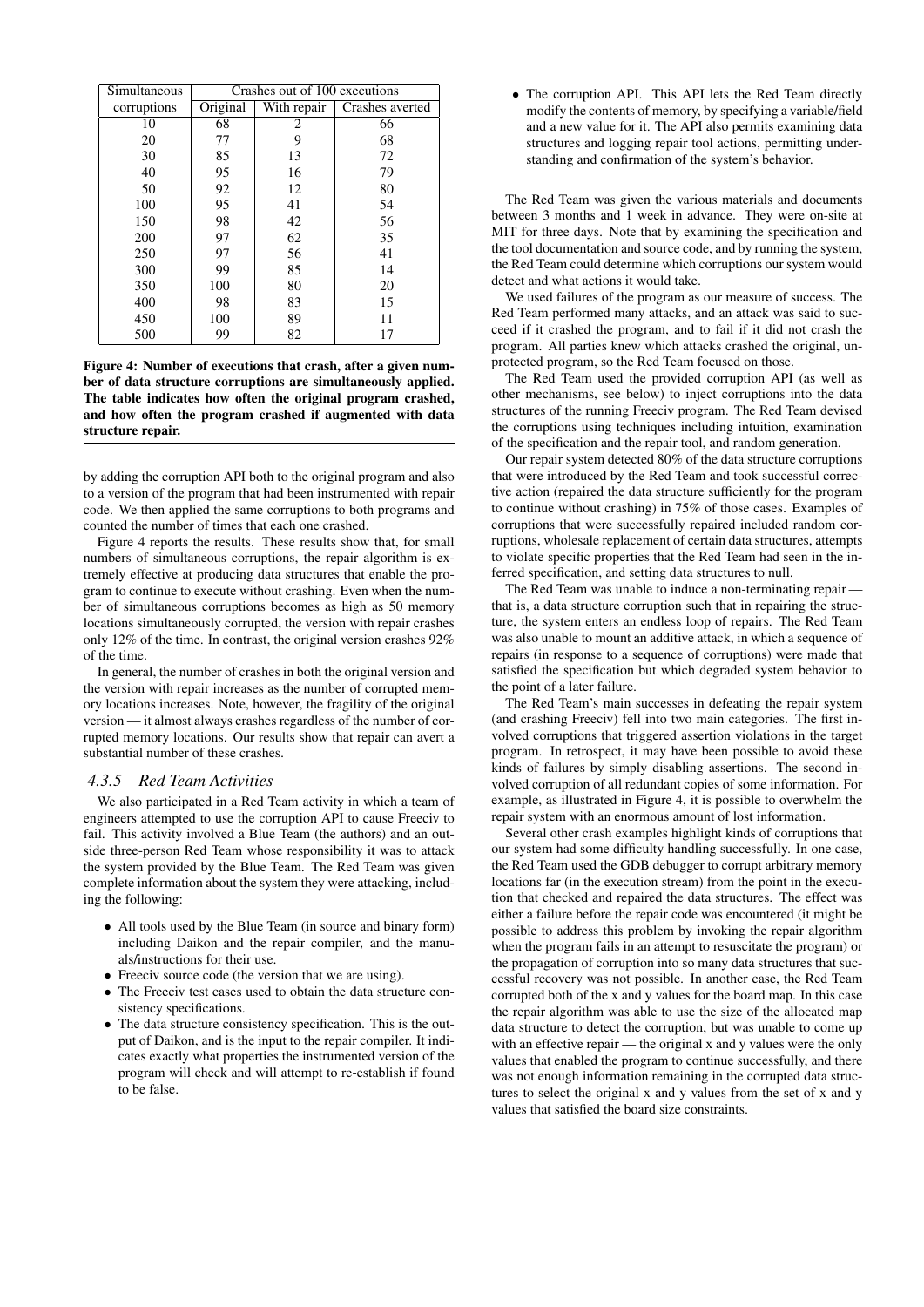## 4.4 Discussion

The two target programs exemplify very different ways in which automatically generated data structure consistency specifications in combination with data structure repair can affect the execution of the program.

- In BIND, our techniques ameliorated or even eliminated the effects of security attacks. Intriguingly, one of these attacks is arguably not even a data structure corruption attack — it simply injects an undesirable (but arguably not inconsistent) value into a data structure. By keeping this value within observed bounds, our technique ameliorates the negative impact of this value and may keep the program's behavior closer to its anticipated behavior.
- The Freeciv evaluation illustrates that our technique can help systems recover from surprisingly extensive damage, in particular much more extensive damage than is likely to result from any single data structure corruption error. We were surprised at this result (we anticipated that, even with repair, the system would be much more brittle than it turned out to be) and consider it to be an encouraging indication of the effectiveness of our technique.

Our case studies focus on specific data structures — particularly the BIND case study. Ideally, the inference and repair system would cover all data structures in a program, and check them frequently for violations. Our tools do not currently scale to that challenge, but the results of our case studies are suggestive of how such a scaled-up system would perform.

The repair algorithm statically generates a repair strategy that is guaranteed to terminate no matter what data structure exists at run time. Essentially, it ensures this by considering all possible interactions among the data structure properties and determining whether there are any possible dependence cycles between repair actions for the properties. This static guarantee is useful, but it means that if the specification is very rich (there are many properties or the properties are very detailed), then the repair actions are likely to interact in many ways. As a result, the algorithm may state that it cannot statically guarantee termination (even if termination could be guaranteed dynamically or always occurred in practice). While our current repair system deals with this issue, in part, by discarding properties that might lead to an infinite repair loop, it might be worthwhile to consider alternate approaches that abandon the static guarantee of termination in return for handling more properties.

There is no guarantee that the inferred specifications accurately capture appropriate consistency properties; they might be violated by an anomaly rather than a true corruption. This is a general problem with program assertions. Changing a legal data structure to satisfy an incorrect specification could degrade the quality of the target program. Previous research suggests that dynamic analysis, even on modest test suites, is surprisingly accurate. Furthermore, we propose a manual review step, which tends to be much easier and more effective than writing the specifications from scratch. Inferred specifications could be merely checked at first, and the repair code enabled at a later date, when the specifications inspire more confidence.

We chose to use the crash metric as our measure of success because it was an objective, easily measured indication of whether the program satisfied a basic acceptability property (continued execution). We acknowledge that the absence of a crash does not necessarily mean that the program is executing completely acceptably. For example, it is possible for the repair algorithm to produce data

structures that do not allow the program to support all of the functionality its users desire. It is even possible for the current repair algorithm to destroy meaningful information as part of the repair process. We saw no evidence of such problems. For example, there were no later crashes, and the Red Team failed to trigger such a situation.

In some cases, crashing may be preferable to some kinds of continued execution. In some contexts external monitoring and intervention is readily available, so it is feasible to respond to data structure consistency violations by crashing and waiting for some external entity to repair any damage and bring the system back up. In other contexts, it may be important for the program to continue to execute successfully through recurrent inputs that trigger data structure corruption errors, it may not be economically desirable to invest in monitoring and recovery systems, it may be unacceptable for the program to go out of service for a significant period of time, or there may be little chance of any repaired data structure anomalies persisting for long periods of time or propagating into persistent data structures. As with any technique, data structure repair should only be applied where it is appropriate. In such situations, data structure repair may enable the delivery of substantially more robust systems that continue to execute successfully after their data structures first corrupted, then repaired. And automatically learning the data structure consistency constraints may substantially reduce the time, effort, and cost required to successfully apply data structure repair.

## 5. RELATED WORK

We survey related work in invariant inference, software error detection [6, 10, 22, 5], traditional error recovery, manual data structure repair, and databases.

## 5.1 Invariant Inference

Our technique uses dynamic (runtime) analysis to extract semantic properties of the program's computation. This choice is arbitrary; for example, one could alternately perform a static analysis (such as abstract interpretation [7]) to obtain semantic properties.

We use the Daikon dynamic invariant detector to generate runtime properties [15]. Its outputs are likely program properties, each a mathematical description of observed relationships among values that the program computes. Together, these properties form an *operational abstraction* that, like a formal specification, contains preconditions, postconditions, and object invariants.

Daikon detects properties at specific program points such as procedure entries and exits; each program point is treated independently. The invariant detector is provided with a trace that contains, for each execution of a program point, the values of all variables in scope at that point.

The properties are sound over the observed executions but are not guaranteed to be true in general. In particular, different properties are true over faulty and non-faulty runs. The Daikon invariant detector uses a generate-and-check algorithm to postulate properties over program variables and other quantities, to check these properties against runtime values, and then to report those that are never falsified. Daikon uses additional static and dynamic analysis to further improve the output [16, 20].

# 5.2 Traditional Error Recovery

Reboot, potentially augmented with checkpointing [36], is a traditional approach to error recovery. In the reboot approach, the user simply reboots a crashed or corrupted software system. This returns the system to a known consistent state, the initial state. One drawback of this approach is that all of the volatile state in the soft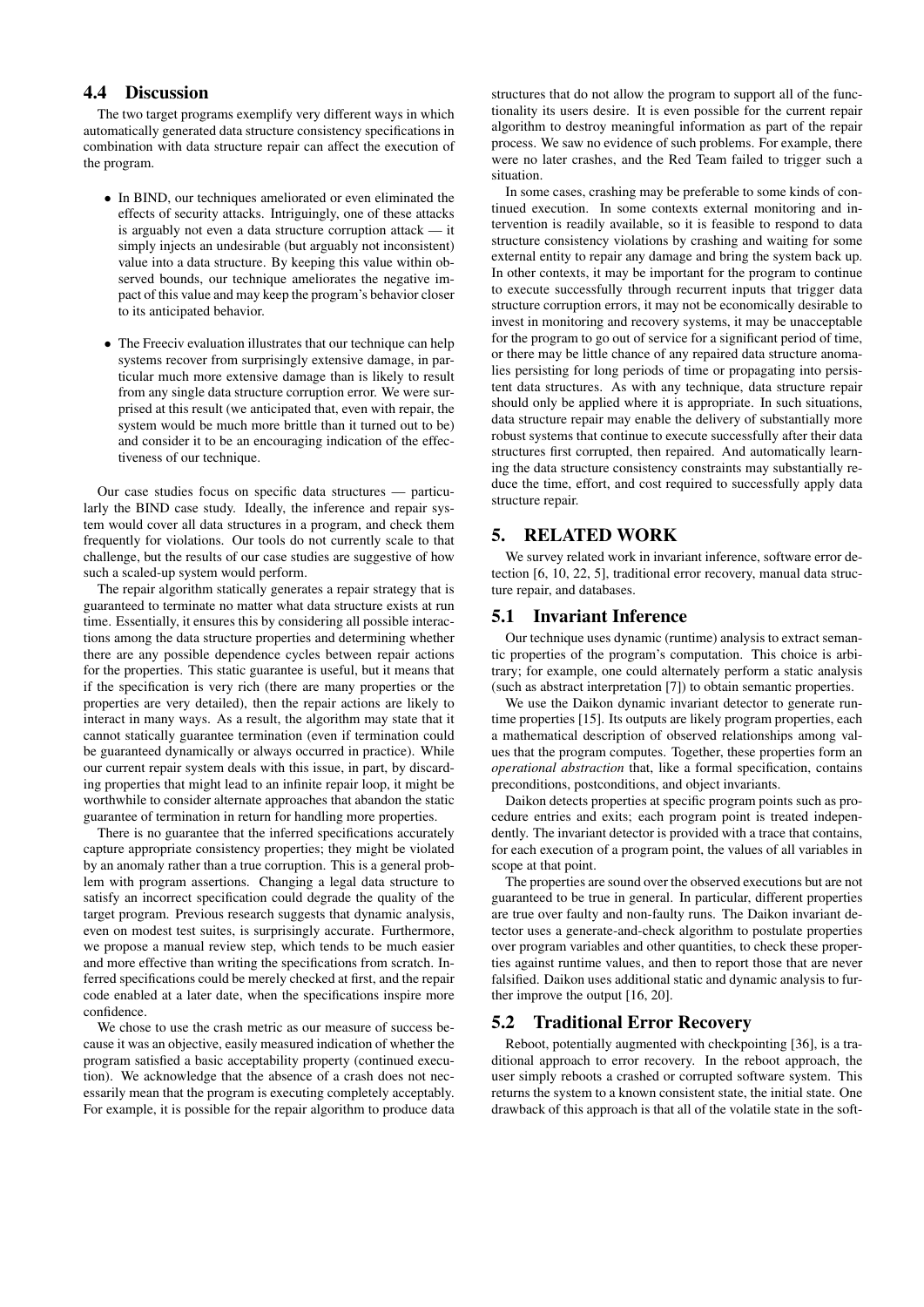ware system is lost. Database systems use a combination of logging and replay to avoid the state loss normally associated with rolling back to a previous checkpoint [17]. There has recently been renewed interest in applying many of these classical techniques in new computational environments such as Internet services [31] and in extending these techniques to reboot a minimal set of components rather than the complete system [2].

## 5.3 Manual Data Structure Repair

The Lucent 5ESS telephone switch [23, 21, 27, 18] and IBM MVS operating system [30] use inconsistency detection and repair to recover from software failures. The software in both of these systems contains a set of manually coded procedures that periodically inspect their data structures to find and repair inconsistencies. The reported results indicate an order of magnitude increase in the reliability of the system [17].

## 5.4 Constraint Programming

Many researchers have incorporated constraint mechanisms into programming languages. One such system is Kaleidoscope [28]. Kaleidoscope allows the developer to specify constraints that the system should maintain. The developer is intended to write programs using a hybrid of imperative style programming and constraints where appropriate. Kaleidoscope does not include any analog of our model-based approach, and as a result it can be very difficult, if not impossible, to express constraints on recursive data structures or other heap structures containing multiple elements. Another example of a constraint maintenance system as a programming abstraction is Alphonse [24]. Rule based programming [29, 9] is a related technique in which the developer defines a test condition and an action to take in response.

#### 5.5 Integrity Maintenance in Databases

Database researchers have developed integrity management systems that enforce database consistency constraints. These systems typically operate at the level of the tuples and relations in the database, not the lower-level data structures that the database uses to implement this abstraction. One approach is to provide a system that assists the developer in creating a set of production rules that maintain the integrity of a database [4]. This approach has been extended to enable the system to automatically generate both the triggering components and the repair actions [3]. Researchers have also developed a database repair system that enforces Horn clause constraints and schema constraints (which can constrain a relation to be a function) [34]. Our system supports a broader class of constraints — logical formulas instead of Horn clauses. It also supports constraints that relate the value of a field to an expression involving the size of a set or the size of an image of an object under a relation. Finally, it uses partition information to improve the precision of the termination analysis, enabling the verification of termination for a wider class of constraint systems.

#### 5.6 File Systems

Some journaling or log-structured file systems are always consistent on the disk, eliminating the possibility of file system corruption caused by a system crash [25, 33]. Data structure repair remains valuable even for these systems in that it can enable the system to recover from file system corruption caused by other sources such as software errors or disk hardware damage.

## 6. CONCLUSION

Automatically generating data structure consistency specifications can reduce or even eliminate the manual specification devel-

opment overhead previously associated with the use of data structure repair. It can also produce a specification with more comprehensive coverage of important data structure consistency properties and eliminate manual specification development errors.

The key results in this paper are that (1) we were able to automatically obtain data structure consistency specifications, (2) the process of reviewing these specifications was straightforward and required little time, (3) the quality of the automatically generated specifications was comparable to our manually-generated specifications, and (4) the automatically generated specifications effectively repaired data structure inconsistencies in our benchmarks.

In our experiments, our tools were able to ameliorate the effects of two real denial-of-service attacks on the BIND DNS server, which is a widely deployed piece of critical Internet infrastructure. This successful result validates the technique and the tools and illustrates the potential of combining automatic specification generation with data structure repair. Our technique also enabled Freeciv to recover from corruptions that affected many different memory locations simultaneously in both randomly generated corruptions and for corruptions produced in the adversarial context of a Red Team evaluation.

These results indicate that data structure repair can be an effective technique for enabling programs to recover from data structure corruption errors and that automatically obtaining the necessary data structure consistency specifications by observing program executions can be an effective way to reduce the development effort and potential specification issues such as omitting constraints otherwise associated with the use of data structure repair.

## Acknowledgments

This research was funded by DARPA contract FA8750-04-2-0254. We thank Lee Badger for his suggestions and encouragement.

# 7. REFERENCES

- [1] C. Boyapati, S. Khurshid, and D. Marinov. Korat: automated testing based on Java predicates. In *Proceedings of the 2002 ACM SIGSOFT International Symposium on Software Testing and Analysis*, 2002.
- [2] G. Candea and A. Fox. Recursive restartability: Turning the reboot sledgehammer into a scalpel. In *HotOS-VIII*, pages 110–115, May 2001.
- [3] S. Ceri, P. Fraternali, S. Paraboschi, and L. Tanca. Automatic generation of production rules for integrity maintenance. *ACM Transactions on Database Systems*, 19(3), September 1994.
- [4] S. Ceri and J. Widom. Deriving production rules for constraint maintenance. In *Very Large Data Bases*, pages 566–577, 1990.
- [5] J. Choi, K. Lee, A. Loginov, R. O'Callahan, V. Sarkar, and M. Sridharan. Efficient and precise datarace detection for multithreaded object-oriented programs. In *Proceedings of the SIGPLAN '02 Conference on Programming Languages Design and Implementation*, 2002.
- [6] J. Corbett, M. Dwyer, J. Hatcliff, C. Pasareanu, Robby, S. Laubach, and H. Zheng. Bandera: Extracting finite-state models from Java source code. In *Proceedings of the 22nd International Conference on Software Engineering*, 2000.
- [7] P. Cousot and R. Cousot. Abstract interpretation: a unified lattice model for static analysis of programs by construction or approximation of fixpoints. In *Proceedings of the Fourth Annual ACM Symposium on Principles of Programming Languages*, pages 238–252, Los Angeles, CA, 1977.